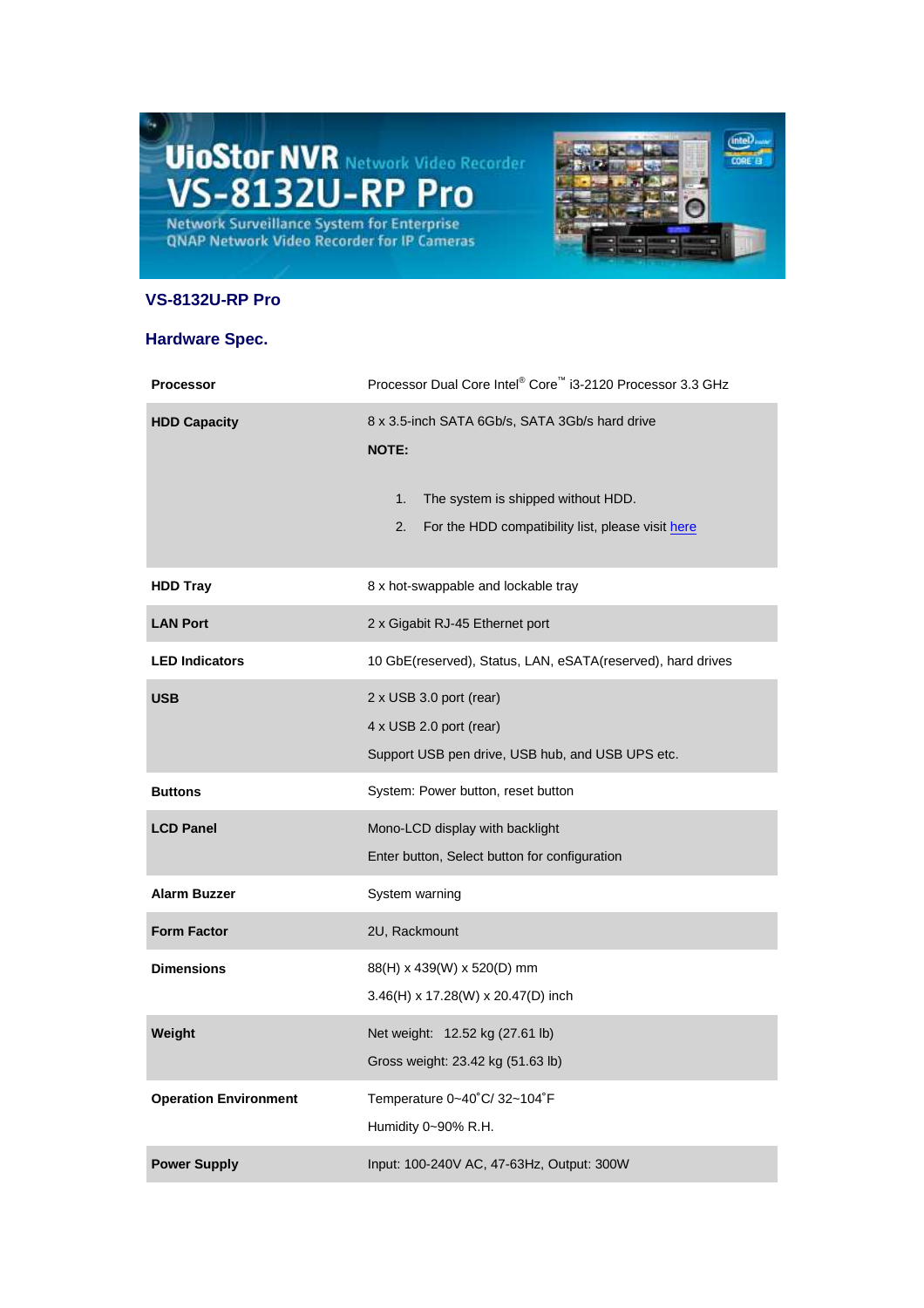| <b>Power Consumption</b> | 130W Write/Read (with 8 x 1TB HDD installed)   |
|--------------------------|------------------------------------------------|
| <b>Expansion Slot</b>    | 2 (reserved for network and storage expansion) |
| <b>Video Output</b>      | 1x VGA                                         |
| Fan                      | 3 x 6 cm smart cooling fan                     |
| <b>Certification</b>     | CE, FCC, VCCI, BSMI, LVD                       |

Remark:

The VS-8100U-RP Pro rack mount series comply with ANSI/EIA-RS-310-D rack mounting standards.

Before purchasing the server racks for these models, please make sure the server racks conform to the

following

criteria:

- 1. Rack size
- A. Mounting post width: ≥ 451mm
- B . Panel width: ≥ 500mm
- C. Mounting post depth: 650mm~850mm



2. The rack kits for the VS-8100U-RP Pro rack mount series are only compatible with square-hole server racks.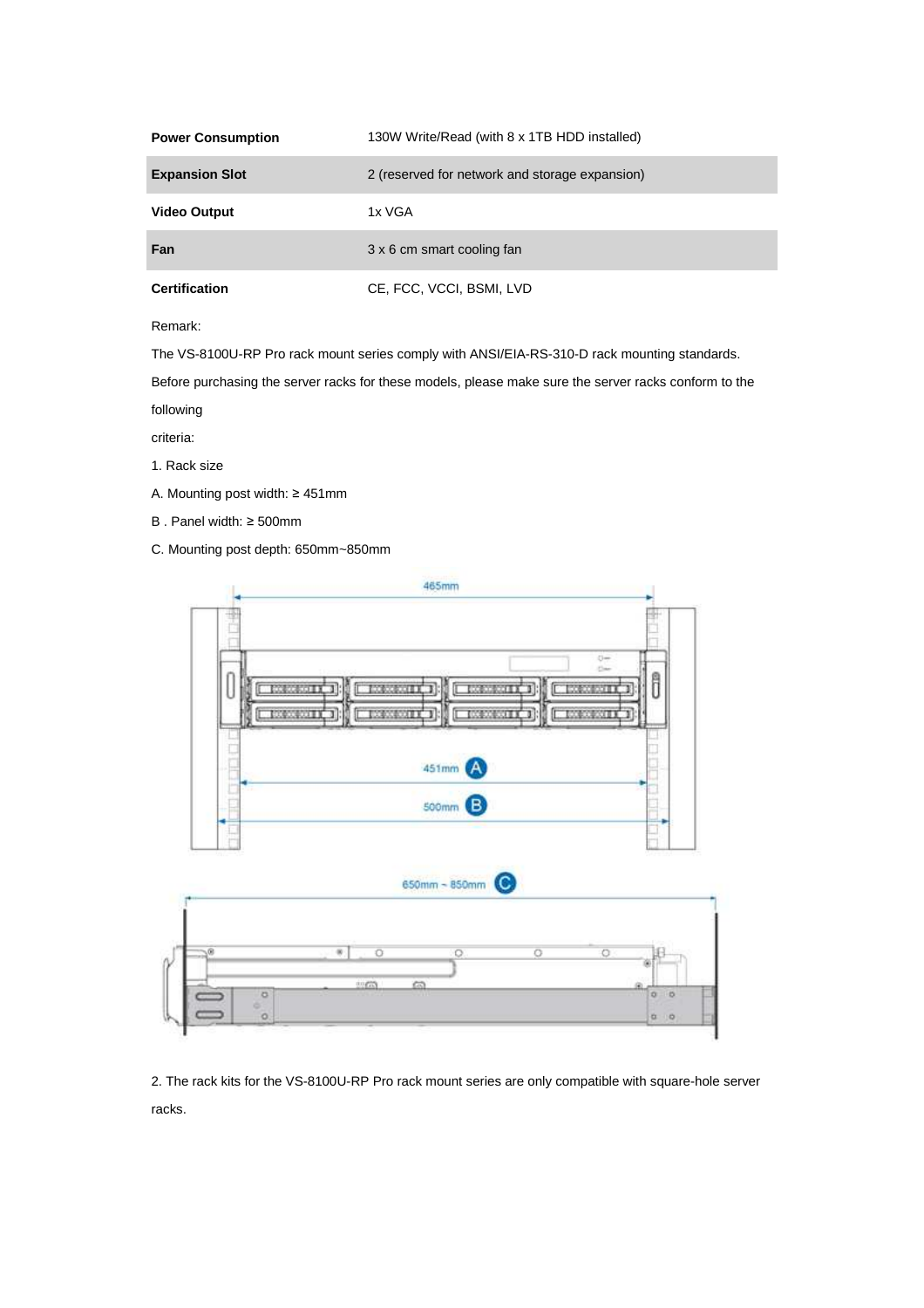

## **Software Spec.**

|                                          | <b>Recording</b>                                                           |
|------------------------------------------|----------------------------------------------------------------------------|
| <b>Supported Camera</b><br><b>Models</b> | Please visit http://www.qnapsecurity.com/pro_compatibility_camera.asp      |
| <b>Number of Channels</b> Up to 32       |                                                                            |
| <b>Supported</b>                         |                                                                            |
| (Recording)                              |                                                                            |
| <b>Recording Mode</b>                    | • Continuous/ manual/ schedule recording                                   |
|                                          | • Alarm recording/ multiple alarm recording schedules                      |
| <b>Buffer Storage for</b>                | $\cdot$ Pre-recording: Up to 300 sec                                       |
| <b>Alarm Images</b>                      | • Post-recording: Up to 300 sec                                            |
| (before and after                        |                                                                            |
| events)                                  |                                                                            |
| Recording                                | Up to 30 fps at H.264, 720P for each channel                               |
| <b>Performance</b>                       | * Real performance may vary in different environment                       |
| Megapixel                                | Supports megapixel cameras (up to 10-megapixel)                            |
| Recording                                |                                                                            |
| <b>Network</b>                           | 400 Mbps                                                                   |
| Throughput                               |                                                                            |
| <b>File Format</b>                       | AVI (QNAP codec is required for playback)                                  |
| Recording                                | Real-time digital watermarking, auto snapshot                              |
| <b>Enhancement</b>                       |                                                                            |
| <b>Local Display</b>                     |                                                                            |
| <b>Display Mode</b>                      | 1, 4, 6, 8, 9, 10, 12, or 16-channel display mode, sequential display mode |
| <b>Local Monitoring</b>                  | Full screen display, event notification, PTZ control, digital zoom         |
| <b>Enhancement</b>                       |                                                                            |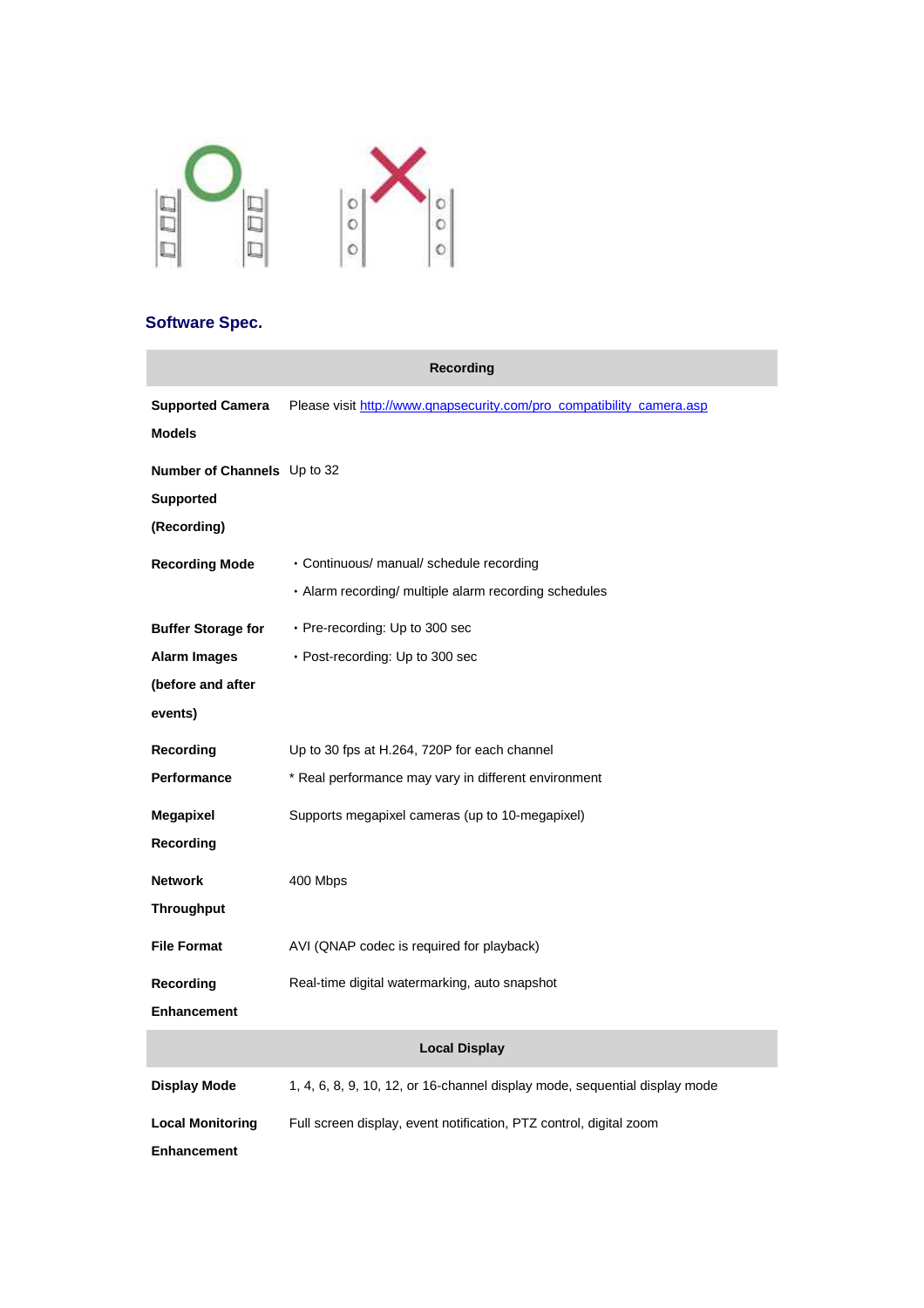| <b>Local Playback</b>    | Single view playback from local NVR server                                          |
|--------------------------|-------------------------------------------------------------------------------------|
| <b>Search Mode for</b>   | By date & time                                                                      |
| <b>Local Playback</b>    |                                                                                     |
| <b>Playback Control</b>  | Play, pause, stop, reverse play, next/ previous video file, different speed control |
| <b>Local Playback</b>    | Full screen display, digital zoom                                                   |
| <b>Enhancement</b>       |                                                                                     |
| <b>Export</b>            | Convert multiple recording files to the external USB device instantly               |
| <b>System</b>            | Quick configuration, administration password, network settings, time settings, disk |
| <b>Administration</b>    | volume configuration, camera settings                                               |
| <b>Remote Monitoring</b> |                                                                                     |
| <b>Display Mode</b>      | 1, 4, 6, 8, 9, 10, 12, 16, 20, 25, 36, or 42-channel display, Picture-in-Picture,   |
|                          | sequential mode, multi-display mode                                                 |
| <b>Video Compression</b> | H.264/ MPEG-4/ M-JPEG/ MxPEG (depending on the camera models)                       |
| <b>Video Setting</b>     | Resolution, Quality, Frame Rate                                                     |
| Multi-server             | Up to 128-channel monitoring from multiple VioStor NVR servers                      |
| <b>Monitoring</b>        |                                                                                     |
| <b>Monitoring</b>        | Full screen display, video snapshot, manual recording, event notification, PTZ      |
| <b>Enhancement</b>       | control, digital zoom                                                               |
| <b>Dynamic E-map</b>     | Uploading the digital maps and indicating the locations of the IP cameras and GPI   |
|                          | devices of a monitoring location or region                                          |

| <b>Remote Playback</b>                      |                                                                                      |  |
|---------------------------------------------|--------------------------------------------------------------------------------------|--|
| <b>Playback Channel</b>                     | Max 16-view playback from multiple NVR servers simultaneously                        |  |
| Search Mode                                 | By date & time, timeline, event, and intelligent video analytics (IVA)               |  |
| <b>Intelligent Video</b><br>analytics (IVA) | Motion detection, missing object, foreign object, out of focus, and camera occlusion |  |
| <b>Playback Mode</b>                        | Play, pause, stop, reverse play, next/ previous frame, next/ previous video file,    |  |
|                                             | different speed control                                                              |  |
| Display Mode                                | Single playback view, 4 playback views, 9 playback views, 16 playback views          |  |
| <b>Playback</b>                             | Full screen display, video snapshot, digital zoom, digital watermarking              |  |
| <b>Enhancement</b>                          |                                                                                      |  |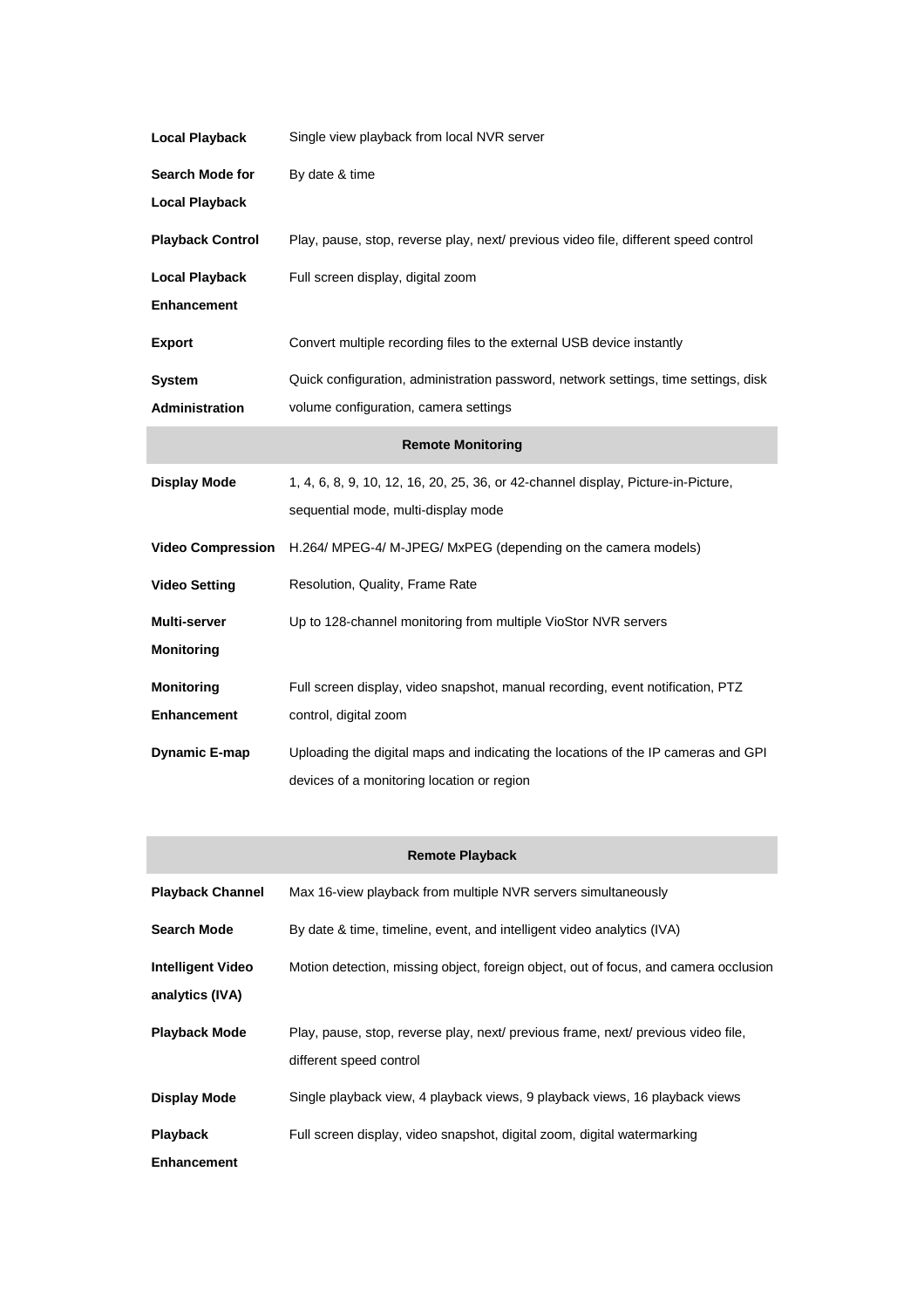| <b>Export</b> | Convert recording files to one avi file |
|---------------|-----------------------------------------|
|---------------|-----------------------------------------|

**Download** Download recordings via the web

| <b>Advanced Event Management</b>             |                                                                                                                                                                                                               |
|----------------------------------------------|---------------------------------------------------------------------------------------------------------------------------------------------------------------------------------------------------------------|
| <b>Events</b>                                | Events Motion detection, alarm input, connection failure, recording failure, and<br>user-defined event                                                                                                        |
| <b>Actions</b>                               | Video recording, email alert, SMS alert, buzzer, PTZ camera control, alarm output,<br>and user-defined action                                                                                                 |
|                                              | <b>Backup</b>                                                                                                                                                                                                 |
| <b>Schedule Remote</b><br><b>Replication</b> | Schedule video data backup to a NAS on the local network                                                                                                                                                      |
|                                              | <b>Security Control</b>                                                                                                                                                                                       |
| <b>Authority</b><br><b>Management</b>        | Different user groups and rights can be assigned to different users                                                                                                                                           |
| <b>Host Access</b><br>Control                | Specify the connections to be allowed and denied to access the VioStor NVR                                                                                                                                    |
| <b>Auto Logoff</b>                           | Automatic user logoff from idling configuration pages                                                                                                                                                         |
| <b>Event Logs</b>                            | Detailed event logs                                                                                                                                                                                           |
| <b>On-line Users List</b>                    | Record of the users currently logged on and previously logged on to the VioStor<br><b>NVR</b>                                                                                                                 |
| <b>Digital</b><br>Watermarking               | Verify whether or not the videos and snapshots are original                                                                                                                                                   |
|                                              | <b>Reliability</b>                                                                                                                                                                                            |
| <b>Operation System</b>                      | Linux-embedded system, free from PC crash and virus attack                                                                                                                                                    |
| <b>Disk Management</b>                       | · Single disk, RAID 0, RAID 1, RAID 5, RAID 5+ hot spare, RAID 6, RAID 6+ hot<br>spare, and JBOD/Linear<br>. Online RAID Capacity Expansion, Online RAID Level Migration<br>· HDD S.M.A.R.T., bad blocks scan |
| <b>UPS</b>                                   | APC/ CyberPower/ MGE/ YEC (USB UPS)                                                                                                                                                                           |
| <b>Network Services</b>                      |                                                                                                                                                                                                               |
| <b>Support</b>                               | HTTP, TCP/IP, SMTP, DHCP, Static IP, DNS, DDNS, FTP, NTP, UPnP, failover,                                                                                                                                     |